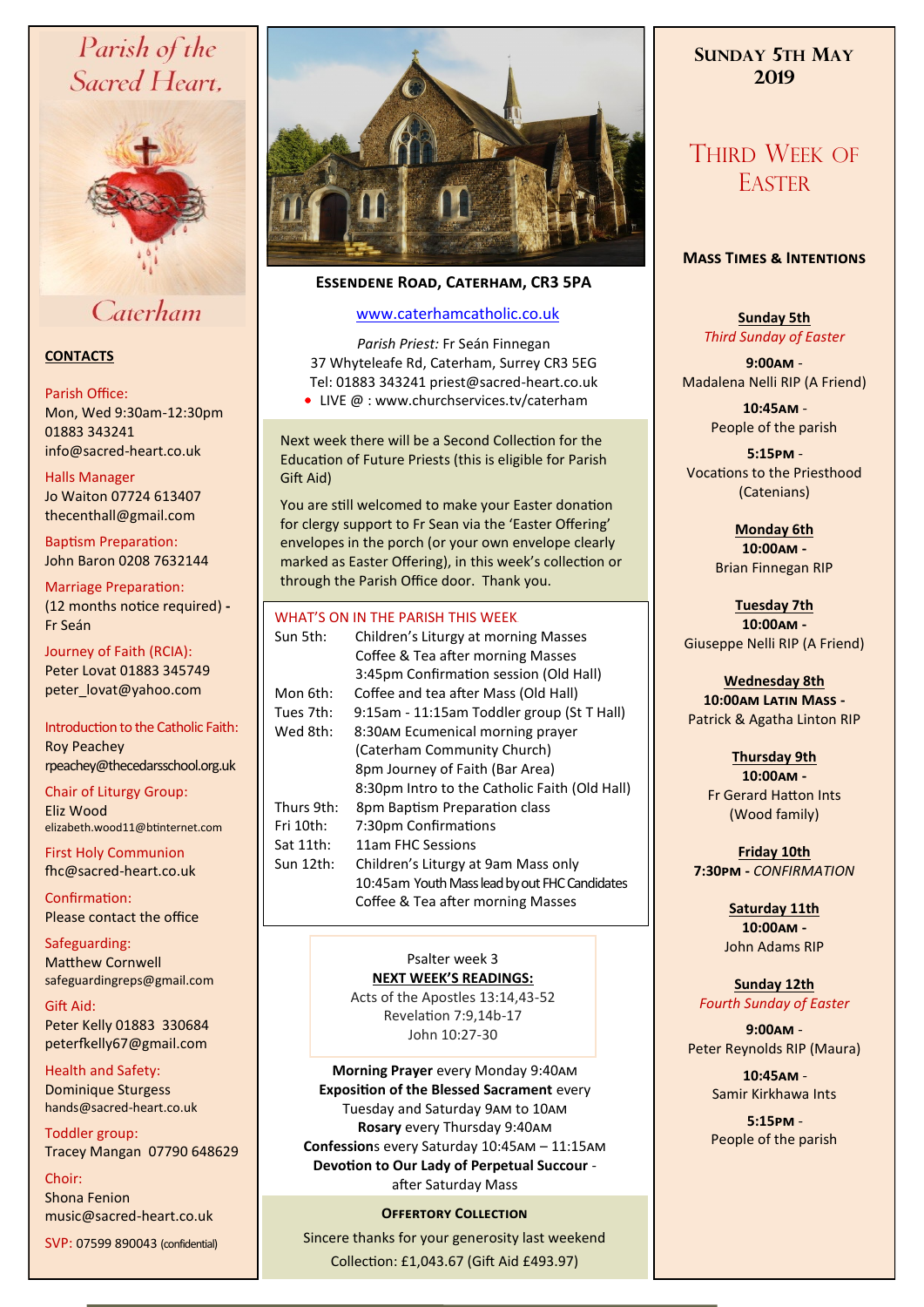# **C O N F I R M A T I O N S**

Next week we will celebrate the Confirmation of the following young people.

Please keep them in your prayers.

Jessica Baker Charlie Bellot Dylan Bohan Blaise Chapman Remy Clamp Harvey Crowe Jacob Hanbury Amy Hannan Jack Hayman Sophie Hill Nathaniel Jones Jamie McCabe Nico Merlini-Stone Claire Murphy Nirvana Nasr Rocco Nelli Santiago O'Connor Matteo O'Donoghue Ella Thomas Bea Torre James Upton Harry Younan

#### *From the Oxted & Warlingham Parish:*

Francesca Beattie Chloe Cresswell Shauna Doran Rachel Maloney Eva Patel Joseph Roberts Pippa Stack Rory Tully

# **P R A Y E R R E Q U E S T S**

There is a book in the Sacred Heart chapel for your intentions. The book will be taken to the altar during exposition of the Blessed Sacrament on Tuesday and Saturday.

# **J O U R N E Y O F F A I T H**

We consider living the Faith – the Common Good. Join us – and also for our consideration of the readings for next Sunday. All welcome! 8.00p.m. Wednesday 8th May, in the Bar Lounge.

One of our parishioners is going on pilgrimage to Lourdes with the.Society of Our Lady of Lourdes at the end of this month. The Society was formerly known as the English National Pilgrimage and is the oldest Lourdes pilgrimage from England with an emphasis on taking and caring for the sick.

If anyone would like their intentions to be presented at the Grotto, there is a basket for them in the church porch for our parishioner to take to Lourdes.

# **B O O K S F O R A F R I C A .**

A container holding almost 20000 used children's books will leave for Durban later in May. They are distributed to school libraries in KwaZuluNatal. If you have books suitable for any age to 16yrs which you no longer want please leave them in bags or boxes by the door of the shop in the church porch. Need to have books collected or further information? Call 01883 348081

The next Justice and Peace Group meeting is Tuesday 7th May, 7.30 for 7.45pm – all welcome. Further details -Marion M. 07983384385.

**S V P** 



'Thank you' from the SVP

The SVP are most grateful to all the parishioners who attended the coffee and cake sale on Tuesday, to celebrate the birthday of our founder, Blessed Frederic Ozanam. Thank you, too, to those who were unable to attend but made generous donations. £89.47 was raised to support the Young Vincentians Programme and the Vinnie Camps, which offer fun, excitement and friendship to children who are in need of a break because of family problems such as unemployment, illness, bereavement or relationship breakdown.

**Diary Date:** SVP Quiz Night - Friday 14th June

#### **T O D D L E R G R O U P**

Our Toddler Group meet every Tuesday from 9:15am to 11:15am in the St Thomas' Hall. It's a great way to meet other parents and for your children to play. Tracey our Toddler Group leader is a trained childminder and creates fantastic games and activities and also ends with rhyme time. This week there will be Rhyme-time with music instruments. Sensory experience using "gloop".

#### **B E T H L E H E M N A T I V I T Y G R O U P**

The Bethlehem Nativity Group, who visited our Parish last weekend to sell Olive Wood religious carvings from the Holy Land, would love to express their huge thanks for everyone who supported their good cause, The result of which was very beneficial and rewarding for our needy Christian families, (Which raised £1627.50), They don't have enough words to thank you with, but make sure that your always in their prayers. www.tbng.co.uk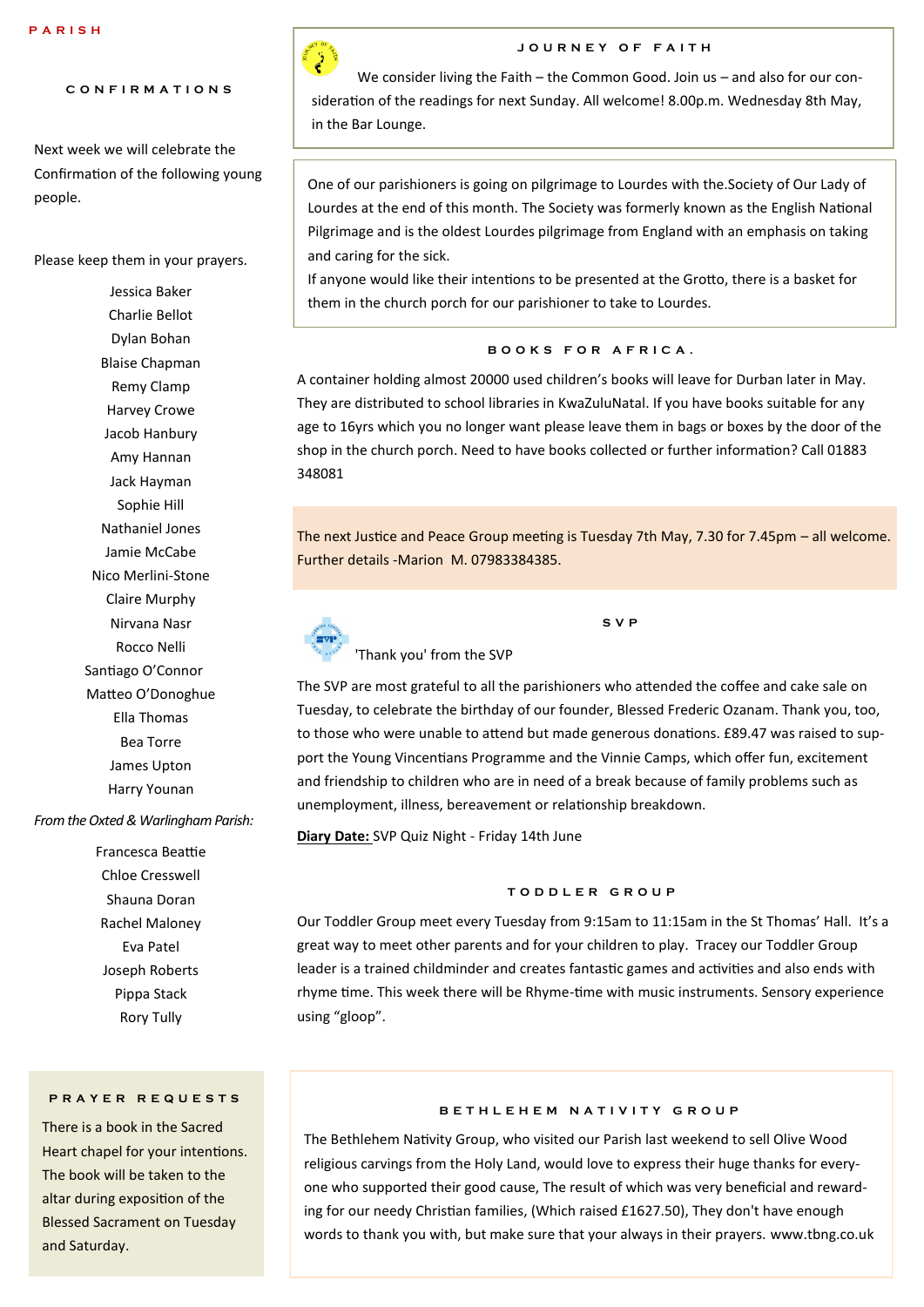**Your Prayers are requested for the following people who are ill or housebound**: John Saunders; Helen Keogh; Daisy Hill; Christopher Browne; Krista Thompson; Jane Hill; Rosemary Whale; Pam Weaver; Jimmy Mullen; Margaret Robertson; Heather Tordimah; Jenny Rowen; Elizabeth Daley; Eileen, Mel & Rose Lattimore; Bryan Smith; Oliver Farrell; Seeta Pillay; Elise O'Connor, John Gilford, Chris Norman, Tabitha Harrison, Mary Wallace, Gina Waiton, Joe Kelly, Ian Lester, Fred Ardley, Charmaine Wise, Breda Sharpe, Richard Sowa, Val Williams, Emma Newton, Charley Lunn, Ursula Koh, Riche Ahearne, Enny Martin, Tony McCoy, Fr John Hartley, Fr Seán, Yvonne Perera, Joan Stocks, Tony Roche, Dorothy McKenzie, Bosco Fernandes & Rosalind Bearcroft

#### **B A P T I S M**

Karla Humphrey & Liam Hallett will be baptised here next weekend. Please keep them in your prayers.

#### **INTRODUCTION TO THE CATHOLIC FAITH**

Are you interested in finding out more about the Catholic Faith? Are you thinking about being baptised or being received into the Church? Or do you simply want to deepen

your Catholic life? Why not try out The Introduction to the Catholic Faith, our parish course for all? We meet on Wednesdays from 8.30-9.15pm in the Old Hall during term time.

A new section of the course begins this Wednesday 1st May after the Easter break, so now is a great time to give it a try. If you would like any more information, please do

not hesitate to contact Roy Peachey on rpeachey@thecedarsschool. org.uk or just come along on the evening.

#### **G I F T A I D A N N U A L S T A T E M E N T S**

For those donors who have opted for their annual Gift Aid statements by e-mail, these will be sent out over the coming week. If you have not received yours by next week (and please check your 'Spam' folder as they are coming from a different e-mail id this year), or would like to opt-in for e-mail statements, please contact the Parish Gift Aid Organiser at peterfkelly67@gmail.com .

Printed statements, for those who do not have an e-mail statement, will be available for collection at all Masses on Sunday 2nd June.

Thank you to all Gift Aid donors for your generous support over the last year which has yielded more than £14,000 extra to the Parish.

#### **A P F R E D B O X E S**

Would all promoters please collect the contents of the red boxes from their members and either leave it in the presbytery clearly marked with your name and a phone number or hand it to me by 19 May. Would all members who signed up for a box following Fr. Donie's appeal last year, please make sure that your name and a phone number is entered on the label on the reverse of your box before handing it in. Also, would any one in the parish who has a red box but does not have a promoter to collect their money please contact me. Moyra Brohier 342928, Local Secretary, APF Red Boxes.

## **M A D A B A F U N D R A I S I N G L U N C H**

Our 5th parish lunch will take place in the Centenary Hall on Sunday 12th May. The bar opens at 12.30. Lunch will be served at 13.00. Tickets will be on sale after each Mass this Sunday.£12 adults £8 children. Donations and raffle prizes are also very welcome.

#### **A D O R E ( A L T O N D A Y O F R E N E W A L ) – S A T U R D A Y 1 8 T H M A Y 1 1 . 0 0 - 4 . 0 0**

You are warmly welcome to a mini-retreat day (or morning/afternoon) of spiritual refreshment and renewal, focussing on the Power of Prayer. At Alton School, Anstey Lane, Alton GU34 2NG. 11.00am Rosary; 11.30am Mass; 12.15 Adoration of the Blessed Sacrament; 1.00pm Shared lunch (please bring finger food to share); 2.00pm Praise & Worship; 2.30 Talk "Praying for Healing and Deliverance."– Fr. Nicholas Broadbridge OSB; 3.30 Individual healing prayer ministry. We end about 4pm.

There is no need to register in advance, and no charge (though a collection will be taken to cover costs). For more information and directions, see poster or website: www.altonrenewal.com Or telephone Alastair Emblem on 01252 714809.

Next month's meeting 22nd June. "The Power of Forgiveness" - Speaker: John Hesketh

Please could Helen Keogh contact the Parish Office via email on info@scared-heart.co.uk or 01883 343241. Many thanks